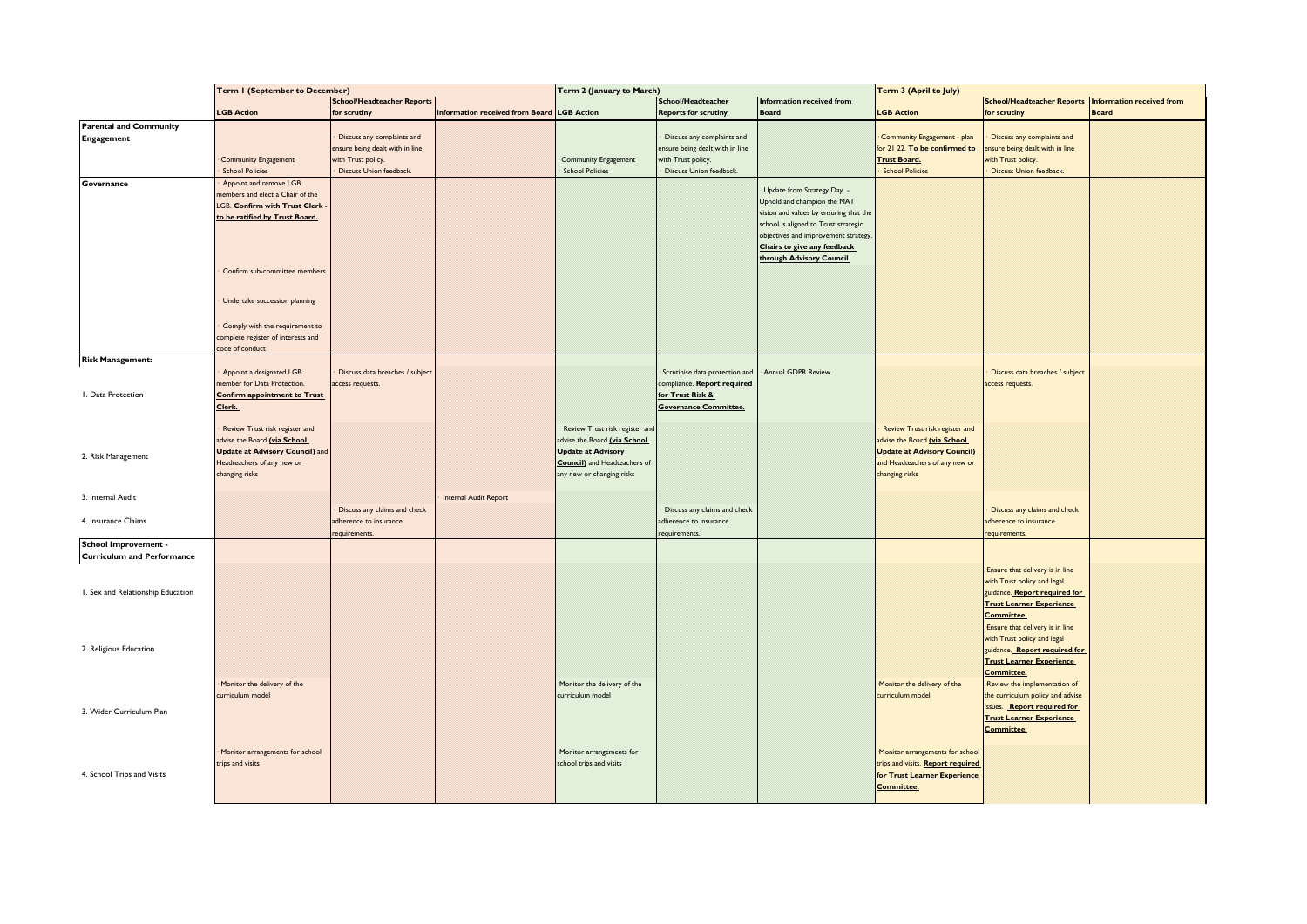| <b>Admissions and Exclusions</b>     |                                                      | Review admissions policy and      | Confirm admission              | Ensure necessary plans are in     |                                   | In line with legislation and    |  |
|--------------------------------------|------------------------------------------------------|-----------------------------------|--------------------------------|-----------------------------------|-----------------------------------|---------------------------------|--|
|                                      |                                                      | Home School Agreement -           | arrangements for next academic | place to reduce all forms of      |                                   | guidance hear any exclusions    |  |
|                                      |                                                      | Ensure the school complies with   | year 2022 (ESFA deadline       | exclusion and maxmimise           |                                   | representations and determine   |  |
|                                      |                                                      | the requirements under the        | February)                      | attendance in line with Trust     |                                   | the outome                      |  |
|                                      |                                                      | Schools Admissions and Appeals    |                                | objectives. Report required       |                                   |                                 |  |
|                                      |                                                      | code.                             |                                | for Trust Learner                 |                                   |                                 |  |
|                                      |                                                      |                                   |                                | <b>Experience Sub Committee</b>   |                                   |                                 |  |
|                                      |                                                      |                                   |                                |                                   |                                   |                                 |  |
|                                      |                                                      |                                   |                                |                                   |                                   |                                 |  |
|                                      |                                                      | As applicable - Admissions        |                                | · In line with legislation and    |                                   |                                 |  |
|                                      |                                                      | Consultations - ESFA deadline     |                                | guidance hear any exclusions      |                                   |                                 |  |
|                                      |                                                      | October. Chairs to report back    |                                | representations and determine     |                                   |                                 |  |
|                                      |                                                      | through Advisory Council          |                                | the outome                        |                                   |                                 |  |
|                                      |                                                      |                                   |                                |                                   |                                   |                                 |  |
|                                      |                                                      | · In line with legislation and    |                                |                                   |                                   |                                 |  |
|                                      |                                                      | guidance hear any exclusions      |                                |                                   |                                   |                                 |  |
|                                      |                                                      | representations and determine     |                                |                                   |                                   |                                 |  |
|                                      |                                                      | the outome                        |                                |                                   |                                   |                                 |  |
| <b>Special Educational Needs and</b> | Appoint a designated LGB member                      |                                   |                                |                                   | Monitor the application of the    |                                 |  |
| <b>Disabilities and Looked After</b> | esponsible for SEND and inclusion.                   |                                   |                                |                                   | SEND policy, ensuring             |                                 |  |
| Children                             | Confirm appointment with                             |                                   |                                |                                   | compliance with equalities        |                                 |  |
|                                      | <b>Trust Clerk</b>                                   |                                   |                                |                                   | legislation. Report required for  |                                 |  |
|                                      |                                                      |                                   |                                |                                   | <b>Trust Learner Experience</b>   |                                 |  |
|                                      |                                                      |                                   |                                |                                   | <b>Committee</b>                  |                                 |  |
|                                      | Monitor and review the effectiveness                 |                                   |                                |                                   |                                   |                                 |  |
|                                      | of SEND provision. Report                            |                                   |                                |                                   |                                   |                                 |  |
|                                      | required for Trust Learner                           |                                   |                                |                                   |                                   |                                 |  |
|                                      | <b>Experience Committee.</b>                         |                                   |                                |                                   |                                   |                                 |  |
|                                      |                                                      |                                   |                                |                                   |                                   |                                 |  |
| Welfare of Children and Young        | Appoint a designated LGB member                      | Review school information and     |                                | Review school information and     | · Monitor the implementation of   |                                 |  |
| People                               | to Safeguarding and Child Protection.                | efer any areas of concern to the  |                                | refer any areas of concern to     | Trust policy at individual school |                                 |  |
|                                      | <b>Confirm appointment with</b>                      | Board through School Update       |                                | the Board through School          | level. Report required for        |                                 |  |
|                                      | <b>Trust Clerk</b>                                   | to Advisory Council               |                                | <b>Update to Advisory Council</b> | <b>Trust Learner Experience</b>   |                                 |  |
|                                      |                                                      |                                   |                                |                                   | <b>Committee</b>                  |                                 |  |
|                                      |                                                      |                                   |                                |                                   |                                   |                                 |  |
|                                      |                                                      |                                   |                                |                                   | · Review school information and   |                                 |  |
|                                      |                                                      |                                   |                                |                                   | refer any areas of concern to the |                                 |  |
|                                      |                                                      |                                   |                                |                                   | Board through School Update       |                                 |  |
|                                      |                                                      |                                   |                                |                                   | to Advisory Council               |                                 |  |
|                                      |                                                      |                                   |                                |                                   |                                   |                                 |  |
| <b>Human Resources</b>               | Constitue a Pay Matters committee                    | Review any school reputational    | Contribute to capability and   | Review any school                 | Contribute to capability and      | Review any school reputational  |  |
|                                      | and comply with the Trust Pay                        | lamage in light of any staffing   | disciplinary policies and hear | eputational damage in light of    | disciplinary policies and hear    | damage in light of any staffing |  |
|                                      | Policy. Inform Trust Clerk of the changes to be made |                                   | appeals made by staff          | any staffing changes to be made   | appeals made by staff             | changes to be made              |  |
|                                      | arrangements                                         |                                   |                                |                                   |                                   |                                 |  |
|                                      |                                                      |                                   |                                |                                   |                                   |                                 |  |
|                                      |                                                      |                                   |                                |                                   |                                   |                                 |  |
|                                      | Contribute to Performance                            |                                   |                                |                                   |                                   |                                 |  |
|                                      | Management - support the CEO in                      |                                   |                                |                                   |                                   |                                 |  |
|                                      | the performance review of the                        |                                   |                                |                                   |                                   |                                 |  |
|                                      | Headteacher                                          |                                   |                                |                                   |                                   |                                 |  |
|                                      | Contribute to capability and                         |                                   |                                |                                   |                                   |                                 |  |
|                                      | disciplinary policies and hear appeals               |                                   |                                |                                   |                                   |                                 |  |
|                                      | made by staff                                        |                                   |                                |                                   |                                   |                                 |  |
| Finance                              |                                                      |                                   |                                |                                   |                                   |                                 |  |
| I. Pupil Premium                     |                                                      | Scrutinse the use and impact of   |                                |                                   |                                   |                                 |  |
|                                      |                                                      |                                   |                                |                                   |                                   |                                 |  |
|                                      |                                                      | funds (including plans for future |                                |                                   |                                   |                                 |  |
|                                      |                                                      | spend). Chairs to report back     |                                |                                   |                                   |                                 |  |
|                                      |                                                      | through Advisory Council          |                                |                                   |                                   |                                 |  |
|                                      |                                                      |                                   |                                |                                   |                                   |                                 |  |
|                                      |                                                      |                                   |                                |                                   |                                   |                                 |  |